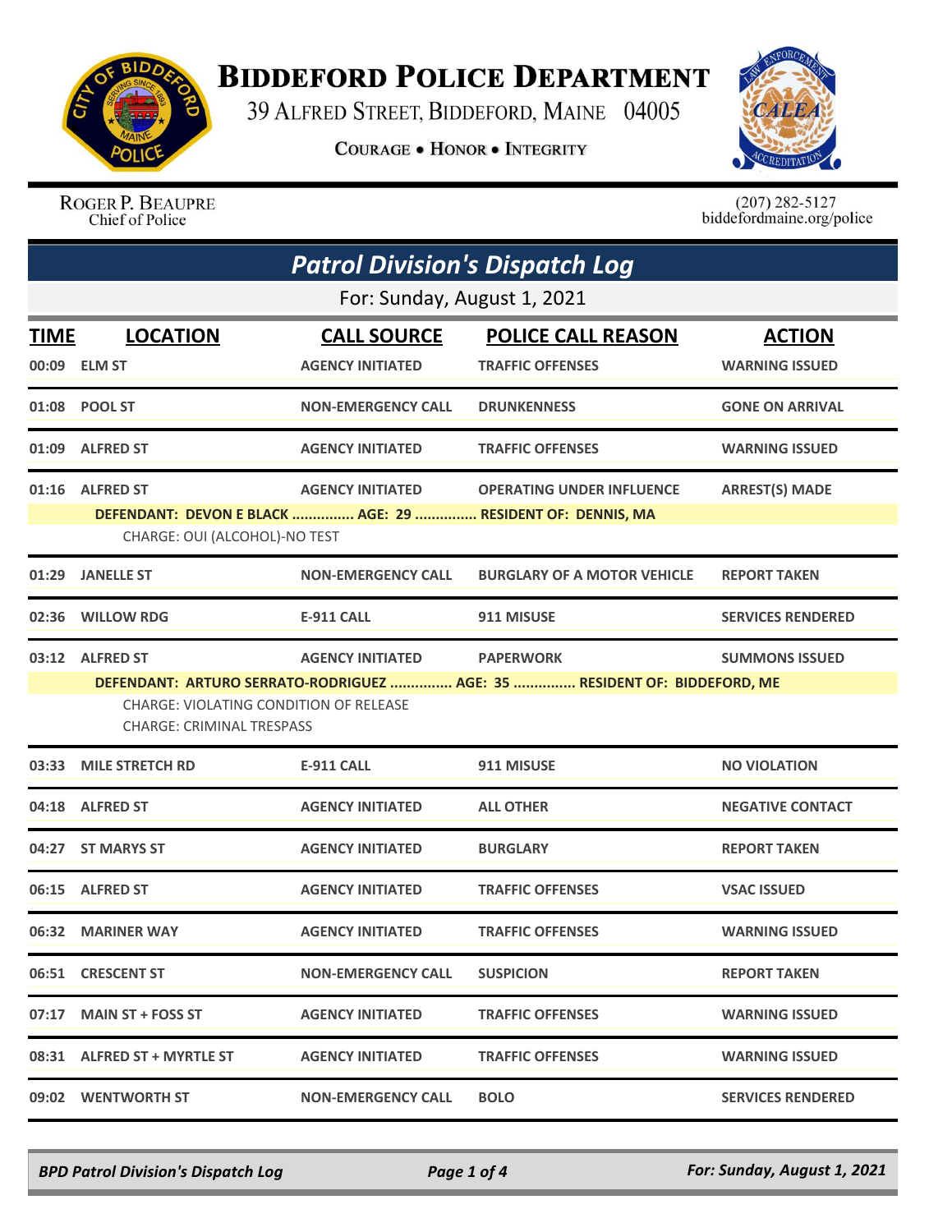| <b>TIME</b> | <b>LOCATION</b>                                                                                                | <b>CALL SOURCE</b>                              | <b>POLICE CALL REASON</b>                                   | <b>ACTION</b>             |  |
|-------------|----------------------------------------------------------------------------------------------------------------|-------------------------------------------------|-------------------------------------------------------------|---------------------------|--|
| 09:12       | <b>MARINER WAY</b>                                                                                             | <b>WALK-IN AT STATION</b>                       | <b>VEHICLE CRASH - POLICE ONLY</b>                          | <b>REPORT TAKEN</b>       |  |
|             | 09:14 POOL ST                                                                                                  | <b>WALK-IN AT STATION</b>                       | <b>VEHICLE CRASH - POLICE ONLY</b>                          | <b>SERVICES RENDERED</b>  |  |
| 09:33       | <b>GRAHAM ST</b>                                                                                               | <b>AGENCY INITIATED</b>                         | <b>TRAFFIC OFFENSES</b>                                     | <b>WARNING ISSUED</b>     |  |
| 09:39       | <b>ALFRED ST</b>                                                                                               | <b>AGENCY INITIATED</b>                         | <b>OUT FOR FOLLOW UP</b>                                    | <b>SERVICES RENDERED</b>  |  |
| 10:36       | <b>BOULDER WAY +</b>                                                                                           | <b>AGENCY INITIATED</b>                         | <b>PAPERWORK</b>                                            | <b>SUMMONS ISSUED</b>     |  |
|             |                                                                                                                | CHARGE: LEAVING SCENE OF MOTOR VEHICLE ACCIDENT | DEFENDANT: SHAWN S LEVESQUE  AGE: 48  RESIDENT OF: SACO, ME |                           |  |
|             | 10:41 POOL ST                                                                                                  | <b>AGENCY INITIATED</b>                         | <b>TRAFFIC OFFENSES</b>                                     | <b>WARNING ISSUED</b>     |  |
| 10:52       | <b>GRAHAM ST</b>                                                                                               | <b>AGENCY INITIATED</b>                         | <b>CHECK WELFARE</b>                                        | <b>SERVICES RENDERED</b>  |  |
| 11:06       | <b>ALFRED ST + WASHINGTON ST</b>                                                                               | <b>AGENCY INITIATED</b>                         | <b>TRAFFIC OFFENSES</b>                                     | <b>WARNING ISSUED</b>     |  |
| 11:15       | <b>FORTUNES ROCKS RD</b>                                                                                       | <b>AGENCY INITIATED</b>                         | <b>COMMUNITY ENGAGEMENT</b>                                 | <b>NO VIOLATION</b>       |  |
| 11:21       | <b>WASHINGTON ST</b>                                                                                           | <b>NON-EMERGENCY CALL</b>                       | <b>DRINKING IN PUBLIC</b>                                   | <b>SERVICES RENDERED</b>  |  |
| 11:34       | <b>BEACH HOUSE LN</b>                                                                                          | <b>AGENCY INITIATED</b>                         | <b>COMMUNITY ENGAGEMENT</b>                                 | <b>NO VIOLATION</b>       |  |
| 11:44       | <b>HILLS BEACH RD + POOL ST</b>                                                                                | <b>AGENCY INITIATED</b>                         | <b>TRAFFIC OFFENSES</b>                                     | <b>WARNING ISSUED</b>     |  |
|             | 11:51 SOUTH ST                                                                                                 | <b>NON-EMERGENCY CALL</b>                       | <b>DOMESTIC COMPLAINTS</b>                                  | <b>REPORT TAKEN</b>       |  |
| 12:04       | <b>MAIN ST + MAPLEWOOD AVE</b>                                                                                 | <b>AGENCY INITIATED</b>                         | <b>TRAFFIC OFFENSES</b>                                     | <b>WARNING ISSUED</b>     |  |
| 12:08       | <b>JEFFERSON ST</b>                                                                                            | <b>WALK-IN AT STATION</b>                       | <b>ARTICLES LOST/FOUND</b>                                  | <b>REPORT TAKEN</b>       |  |
|             | 12:23 SULLIVAN ST                                                                                              | <b>AGENCY INITIATED</b>                         | <b>COMMUNITY ENGAGEMENT</b>                                 | <b>SERVICES RENDERED</b>  |  |
|             | 12:32 CLEAVES ST                                                                                               | E-911 CALL                                      | <b>CIVIL COMPLAINT</b>                                      | <b>CIVIL COMPLAINT</b>    |  |
|             | 12:54 BACON ST + SULLIVAN ST                                                                                   | <b>AGENCY INITIATED</b>                         | <b>COMMUNITY ENGAGEMENT</b>                                 | <b>SERVICES RENDERED</b>  |  |
|             | <b>12:55 MAIN ST</b>                                                                                           | <b>NON-EMERGENCY CALL</b>                       | <b>DRUG</b>                                                 | <b>SERVICES RENDERED</b>  |  |
|             | 13:11 ALFRED ST                                                                                                | <b>WALK-IN AT STATION</b>                       | <b>PAPERWORK</b>                                            | <b>PAPERWORK SERVED</b>   |  |
|             | 13:53 ELM ST                                                                                                   | <b>NON-EMERGENCY CALL</b>                       | <b>ALARM - POLICE</b>                                       | <b>NO ACTION REQUIRED</b> |  |
|             | 14:32 MAIN ST                                                                                                  | <b>AGENCY INITIATED</b>                         | <b>COMMUNITY ENGAGEMENT</b>                                 | <b>NO VIOLATION</b>       |  |
|             | 14:47 GRAHAM ST                                                                                                | <b>NON-EMERGENCY CALL</b>                       | <b>VEHICLE CRASH - POLICE ONLY</b>                          | <b>STATE FORM TAKEN</b>   |  |
|             | 14:56 WATER ST + PIERSONS LN                                                                                   | AGENCY INITIATED PARKING COMPLAINT              |                                                             | <b>SUMMONS ISSUED</b>     |  |
|             | DEFENDANT: CATHERINE DUCLOS  AGE: 56  RESIDENT OF: BIDDEFORD, ME<br><b>CHARGE: FAILURE TO REGISTER VEHICLE</b> |                                                 |                                                             |                           |  |
|             |                                                                                                                |                                                 |                                                             |                           |  |

*BPD Patrol Division's Dispatch Log Page 2 of 4 For: Sunday, August 1, 2021*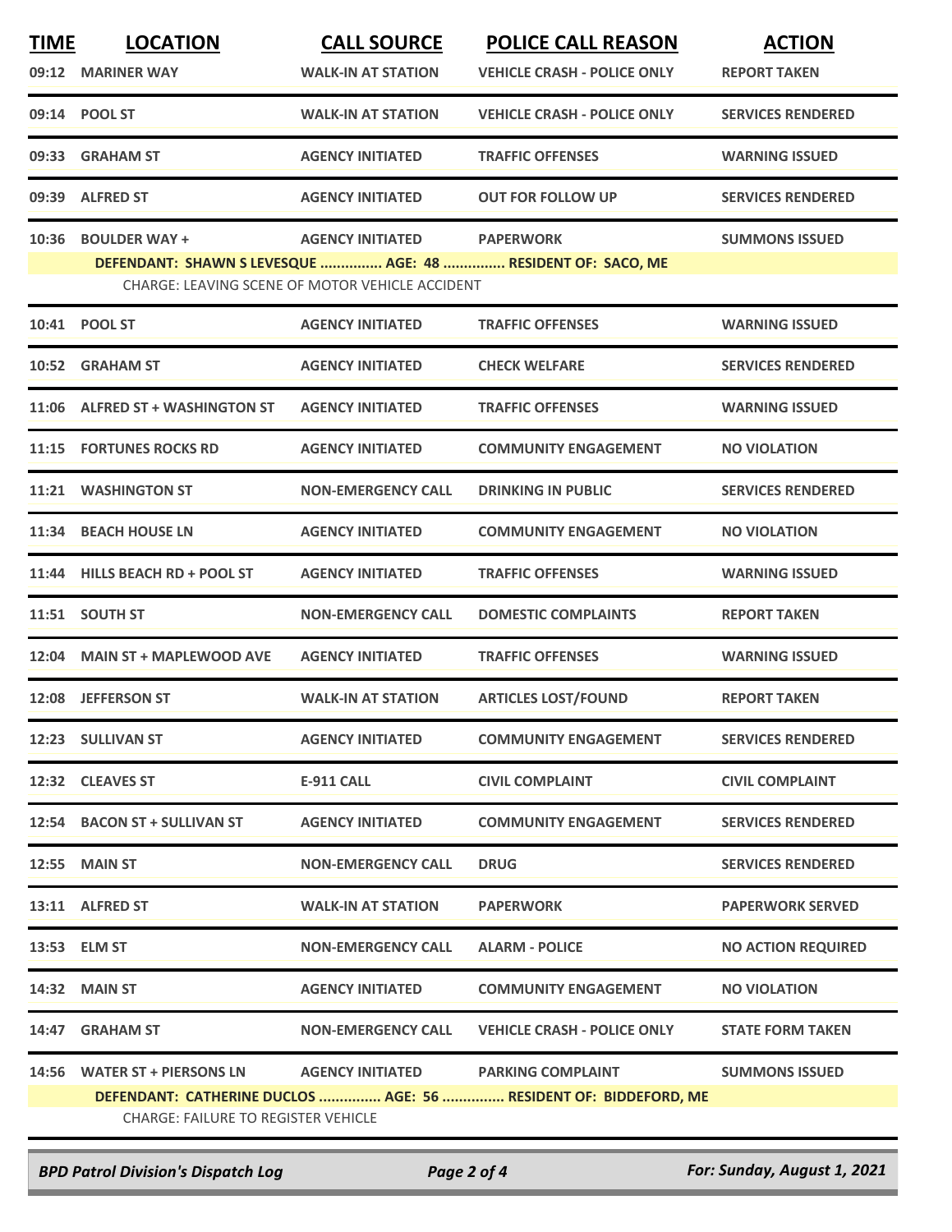| <b>TIME</b> | <b>LOCATION</b>                                                                                                        | <b>CALL SOURCE</b>        | <b>POLICE CALL REASON</b>                                               | <b>ACTION</b>                |  |
|-------------|------------------------------------------------------------------------------------------------------------------------|---------------------------|-------------------------------------------------------------------------|------------------------------|--|
|             | 15:04 MORIN ST                                                                                                         | <b>NON-EMERGENCY CALL</b> | <b>ALARM - POLICE</b>                                                   | <b>BUILDING CHECK/SECURE</b> |  |
|             | 15:08 BRISTOL ST                                                                                                       | <b>NON-EMERGENCY CALL</b> | <b>PARKING COMPLAINT</b>                                                | <b>PARKING TICKET ISSUED</b> |  |
|             | 16:03 SACO FALLS WAY                                                                                                   | <b>E-911 CALL</b>         | <b>PARKING COMPLAINT</b>                                                | <b>SERVICES RENDERED</b>     |  |
| 16:13       | <b>MAIN ST</b>                                                                                                         | <b>AGENCY INITIATED</b>   | <b>DRINKING IN PUBLIC</b>                                               | <b>SUMMONS ISSUED</b>        |  |
|             | <b>CHARGE: VIOLATING CONDITION OF RELEASE</b><br><b>CHARGE: DRINKING IN PUBLIC</b>                                     |                           | DEFENDANT: KENNETH GERARD MARCOTTE  AGE: 57  RESIDENT OF: BIDDEFORD, ME |                              |  |
|             | <b>16:30 PIERSONS LN</b>                                                                                               | <b>E-911 CALL</b>         | <b>ASSAULT</b>                                                          | <b>REPORT TAKEN</b>          |  |
|             | 16:44 PIKE ST + MITCHELL LN                                                                                            | <b>E-911 CALL</b>         | <b>CHECK WELFARE</b>                                                    | <b>NO TRANSPORT</b>          |  |
|             | 16:54 ELM ST                                                                                                           | <b>AGENCY INITIATED</b>   | <b>TRAFFIC OFFENSES</b>                                                 | <b>WARNING ISSUED</b>        |  |
|             | <b>16:55 FORTUNES ROCKS RD</b>                                                                                         | <b>AGENCY INITIATED</b>   | <b>COMMUNITY ENGAGEMENT</b>                                             | <b>NO VIOLATION</b>          |  |
|             | <b>17:02 RIVER RD</b>                                                                                                  | <b>E-911 CALL</b>         | <b>911 CALL TRANSFER</b>                                                | <b>NEGATIVE CONTACT</b>      |  |
|             | 17:06 BEACH HOUSE LN                                                                                                   | <b>AGENCY INITIATED</b>   | <b>COMMUNITY ENGAGEMENT</b>                                             | <b>SERVICES RENDERED</b>     |  |
|             | 17:19 PARKSIDE DR                                                                                                      | <b>NON-EMERGENCY CALL</b> | <b>ALARM - POLICE</b>                                                   | <b>BUILDING CHECK/SECURE</b> |  |
|             | 18:05 CUTTS ST                                                                                                         | <b>NON-EMERGENCY CALL</b> | <b>DISTURBANCE / NOISE</b>                                              | <b>REPORT TAKEN</b>          |  |
|             | 18:16 ELM ST                                                                                                           | <b>E-911 CALL</b>         | <b>DISTURBANCE / NOISE</b>                                              | <b>SERVICES RENDERED</b>     |  |
|             | 18:29 HIGH ST                                                                                                          | <b>E-911 CALL</b>         | <b>OUT FOR FOLLOW UP</b>                                                | <b>SERVICES RENDERED</b>     |  |
|             | 18:36 ELM ST                                                                                                           | <b>AGENCY INITIATED</b>   | <b>VIOL OF BAIL CONDITIONS</b>                                          | <b>SUMMONS ISSUED</b>        |  |
|             | DEFENDANT: RICHARD SAMUEL ROGERS  AGE: 52  RESIDENT OF: BIDDEFORD, ME<br><b>CHARGE: VIOLATING CONDITION OF RELEASE</b> |                           |                                                                         |                              |  |
|             | 18:40 POOL ST                                                                                                          | <b>AGENCY INITIATED</b>   | <b>TRAFFIC OFFENSES</b>                                                 | <b>WARNING ISSUED</b>        |  |
|             | 18:41 SOUTH ST                                                                                                         | <b>NON-EMERGENCY CALL</b> | <b>ARTICLES LOST/FOUND</b>                                              | <b>SERVICES RENDERED</b>     |  |
|             | 18:41 POOL ST + MEETINGHOUSE RD                                                                                        | <b>E-911 CALL</b>         | <b>BOLO</b>                                                             | <b>NEGATIVE CONTACT</b>      |  |
|             | 18:54 GILBERT PL                                                                                                       | <b>AGENCY INITIATED</b>   | <b>COMMUNITY ENGAGEMENT</b>                                             | <b>SERVICES RENDERED</b>     |  |
|             | 18:54 POOL ST                                                                                                          | <b>E-911 CALL</b>         | <b>ARTICLES LOST/FOUND</b>                                              | <b>SERVICES RENDERED</b>     |  |
|             | 19:31 WENTWORTH ST                                                                                                     | <b>NON-EMERGENCY CALL</b> | <b>CIVIL COMPLAINT</b>                                                  | <b>SERVICES RENDERED</b>     |  |
|             | 19:53 ACORN ST                                                                                                         | <b>NON-EMERGENCY CALL</b> | <b>OUT FOR FOLLOW UP</b>                                                | <b>SERVICES RENDERED</b>     |  |
| 20:46       | <b>BIRCH ST</b>                                                                                                        | <b>E-911 CALL</b>         | <b>CRIM THREAT / TERRORIZING</b>                                        | <b>REPORT TAKEN</b>          |  |
|             |                                                                                                                        |                           |                                                                         |                              |  |

*BPD Patrol Division's Dispatch Log Page 3 of 4 For: Sunday, August 1, 2021*